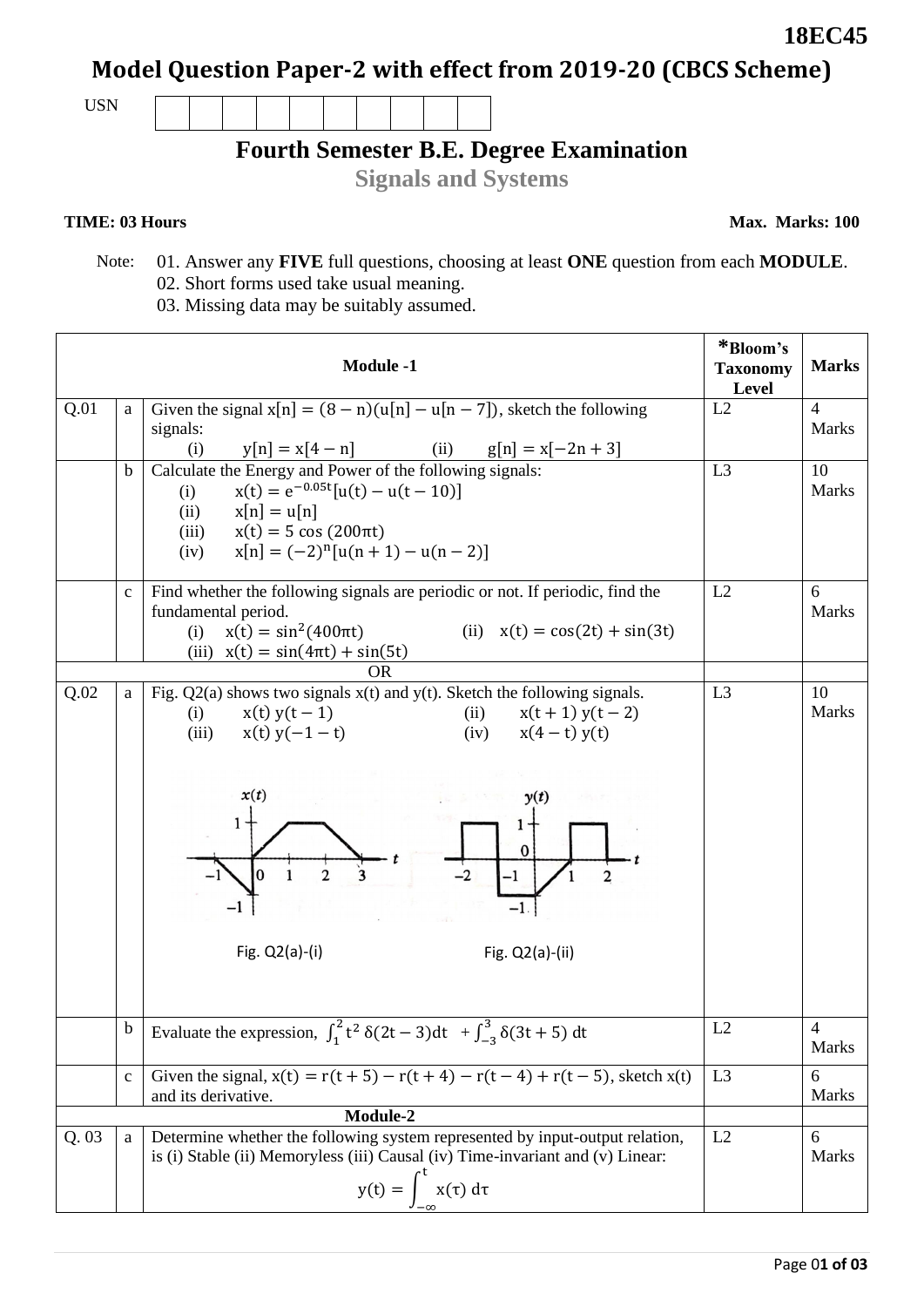## **18EC45**

|      | $\mathbf b$  | Following represents the input-output relations of various systems. Determine<br>whether they are invertible or not:<br>(i) $y[n] = n x[n]$<br>(ii) $y(t) = x(2t + 3)$<br>(iii) $y[n] = \sum_{k=-\infty}^{n} x[k]$<br>If Invertible, represent the Inverse system.                                                                                                                                                                                                                                                                                                                | L2             | 6<br><b>Marks</b>          |
|------|--------------|-----------------------------------------------------------------------------------------------------------------------------------------------------------------------------------------------------------------------------------------------------------------------------------------------------------------------------------------------------------------------------------------------------------------------------------------------------------------------------------------------------------------------------------------------------------------------------------|----------------|----------------------------|
|      | $\mathbf c$  | Let $x[n] = u[n] - u[n-5]$ , be the input signal applied to a Linear and Time-<br>Invariant (LTI) discrete-time system and h[n] = $\alpha^{n}$ (u[n] - u[n - 7]), be the<br>impulse response of the system. Obtain the output signal, y[n].<br>OR                                                                                                                                                                                                                                                                                                                                 | L <sub>3</sub> | 8<br>Marks                 |
| Q.04 | a            | Perform convolution operation on the following signals:<br>$x_1(t) = e^{- t-2 }$ and $x_2(t) = e^{-2t}u(t+4)$                                                                                                                                                                                                                                                                                                                                                                                                                                                                     | L <sub>3</sub> | 8<br>Marks                 |
|      | $\mathbf b$  | Given $x[n] = \{1, 2, 3, -2\}$ , here sample-value 2 appears at time-origin, and<br>$h[n] = \delta[n+1] - 2\delta[n] + 3\delta[n-1]$ . Obtain y[n] = x[n]*h[n].                                                                                                                                                                                                                                                                                                                                                                                                                   | L <sub>3</sub> | $\overline{4}$<br>Marks    |
|      | $\mathbf{C}$ | Determine whether the following systems represented by input-output relations<br>are stable and causal:<br>$y[n] = x[n]u[n+1]$<br>(ii) $y(t) = x(\text{sin}t)$<br>(i)<br>$(iv)$ $y(t) = tx(t)$<br>(iii) $y[n] = cos(x[n])$                                                                                                                                                                                                                                                                                                                                                        | L2             | 8<br>Marks                 |
| Q.05 | a            | Module-3<br>Given the impulse response, h[n], of an LTI system, obtain the condition which                                                                                                                                                                                                                                                                                                                                                                                                                                                                                        | L2             | $\overline{4}$             |
|      |              | needs to be satisfied by h[n], for the system to be (i) causal (ii) stable.                                                                                                                                                                                                                                                                                                                                                                                                                                                                                                       |                | <b>Marks</b>               |
|      | $\mathbf b$  | The signal, $h(t) = u(t) - 2u(t-1) + u(t-2)$ , represents impulse response<br>of an LTI system. Obtain the step response of the system.                                                                                                                                                                                                                                                                                                                                                                                                                                           | L <sub>3</sub> | 6<br><b>Marks</b>          |
|      | $\mathbf{C}$ | Find the complex Fourier Series coefficients $X(k)$ for the waveform shown in<br>the Fig.Q5(c). Sketch magnitude and phase spectra.<br>x(t)<br>"说起,大门会理<br>$\overline{-1}$<br>$\begin{array}{c} 0 \\ 0 \end{array}$ 1<br>Fig. $Q5(c)$                                                                                                                                                                                                                                                                                                                                             | L <sub>3</sub> | 10<br><b>Marks</b>         |
| Q.06 | a            | <b>OR</b><br>State and prove the following properties of Continuous-Time Fourier Series:                                                                                                                                                                                                                                                                                                                                                                                                                                                                                          | L2             | 6                          |
|      | $\mathbf b$  | Frequency shifting<br>Time differentiation<br>(ii)<br>(i)<br>For a periodic signal $x(t)$ , magnitude and phase spectral sample values are<br>given below in the table Q6(b). They take zero values for other values of k.<br>Determine the signal $x(t)$ , whose fundamental frequency, $\omega_0 = \pi$ rad/sec.<br>$\bf k$<br>$-2$<br>$-1$<br>$\boldsymbol{0}$<br>$\mathbf{1}$<br>$\overline{2}$<br>$\overline{2}$<br>$\mathbf{1}$<br>$\mathbf{1}$<br>$\overline{2}$<br>1<br> X(k) <br>$-\pi/8$<br>$\pi/8$<br>$\theta(k)$<br>$\pi/4$<br>$\mathbf{0}$<br>$\pi/4$<br>Table Q6(b) | L <sub>3</sub> | Marks<br>6<br><b>Marks</b> |
|      | $\mathbf{C}$ | Determine whether the following systems represented by impulse responses are<br>stable and causal:<br>$h[n] = u[n-1] - u[n-5]$ (ii) $h[n] = 0.5^{ n }$<br>(i)<br>(iv) $h(t) = u(t-1)$<br>(iii) $h(t) = e^{-t}u(-t)$                                                                                                                                                                                                                                                                                                                                                               | L2             | 8<br><b>Marks</b>          |